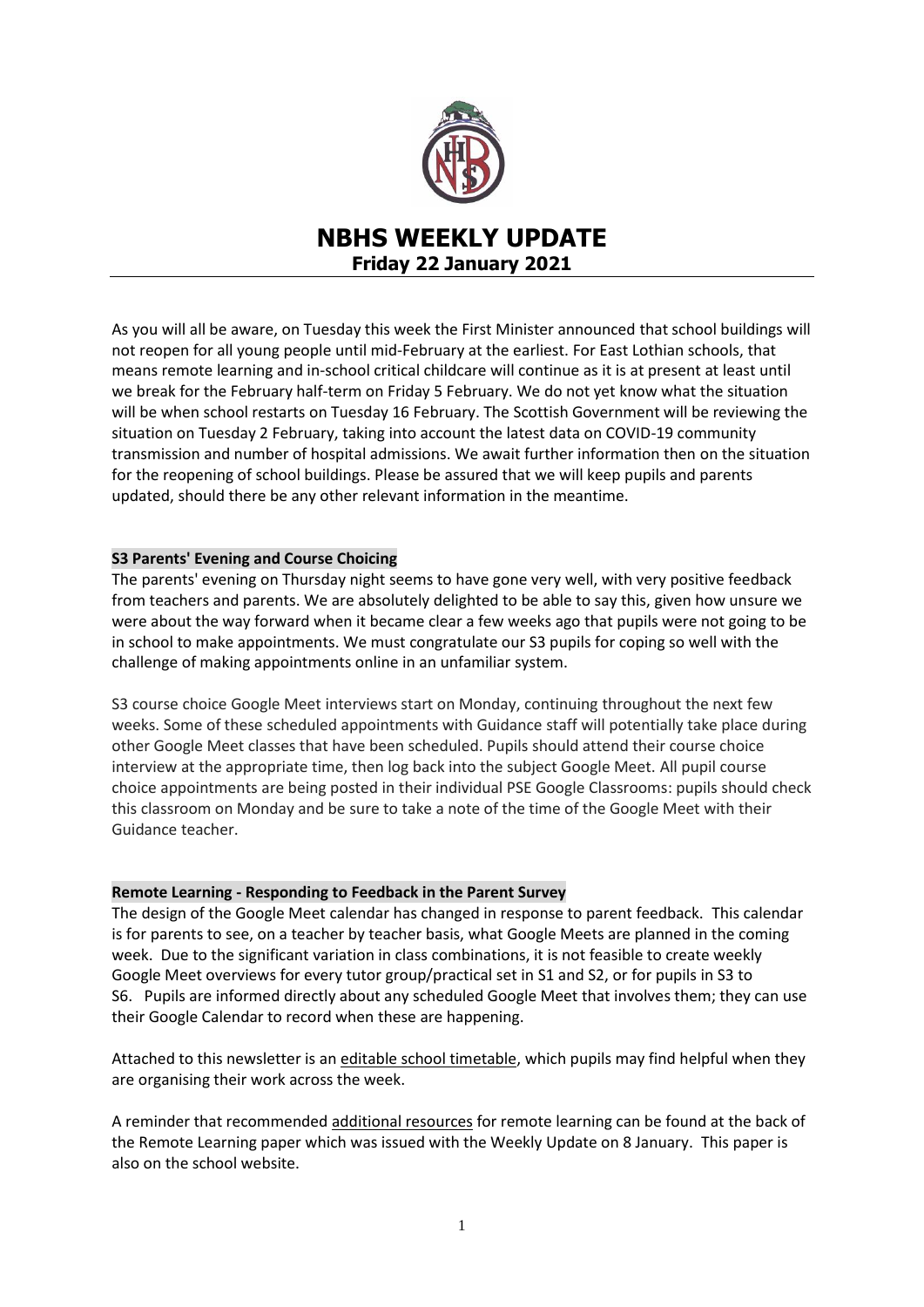## **Remote Learning - Education Scotland's National Overview of Practice**

You may have seen in the press over the last couple of weeks mention of John Swinney's plan to "support the quality and effectiveness of the delivery of remote learning" in Scotland during this lockdown period. To enable this, HMI are carrying out a programme of 'national overviews', seeking to identify:

- i) what's working well in the delivery of remote learning;
- ii) what the challenges are;
- iii) where further support is required.

Last week, HMI's focus was on local authorities' guidance and planning for remote learning. From this week, HMI's focus is on schools: they are selecting schools across Scotland to discuss these topics with senior leaders. Two schools in East Lothian were selected, one primary and one secondary; NBHS was the secondary. On Tuesday this week, Mr McCallum and Mrs Rodger had a virtual meeting with an HMI inspector. We were asked to address the three topics above and we gave a very open and honest account of our experience here at NBHS. It was lovely to be able to share so many positive aspects of what's working well, as well as have the opportunity to outline some of the challenges and what we are doing to address them.

The national overview of practice report will be published on the Education Scotland website. Education Scotland are also seeking views from pupils, parents and carers on remote learning. The deadline for completion of the survey is Monday 25 January – not much time, but a good opportunity to have your voice heard at a national level.

Parents and carers' survey can be found here: [Microsoft Forms \(bit.ly\)](http://bit.ly/NationalOverview-Parents-Carers) Pupils' survey can be found here: [Microsoft Forms \(bit.ly\)](http://bit.ly/NationalOverview-Children-YoungPeople)

### **Parent Council Meeting**

A message from Niall Bradley, chair of our Parent Council:

The next meeting will take place online at 7-pm on Tuesday 26th January. The usual agenda will be set aside with a focus on the response to the ongoing school closure, support for online learning and exams and assessments.

We anticipate many parents will have questions to ask and want to attend. To try to ensure that as many people as possible get answers to their questions, the PC chair has asked that questions are submitted in advance. Please go to slido.com and use the code #13059 to submit a question or vote for a question that has already been asked. We will prioritise the questions based on the number of votes and start with the most popular.

To attend the meeting contact the School office via [communications@northberwickhigh.elcschool.org.uk](mailto:communications@northberwickhigh.elcschool.org.uk) to receive the meeting link.

### **Humanities faculty: Holocaust Memorial Day (HMD) 27 January**

HMD is commemorated annually on 27 January, to coincide with the anniversary of the liberation of the Nazi concentration and death camp, Auschwitz-Birkenau.

Each year, we remember those who became victims of the Nazis and their collaborators, and consider the contemporary relevance of the Holocaust, remembering the millions of people murdered in the Holocaust, under Nazi Persecution, and in the genocides which followed in Cambodia, Rwanda, Bosnia, and Darfur.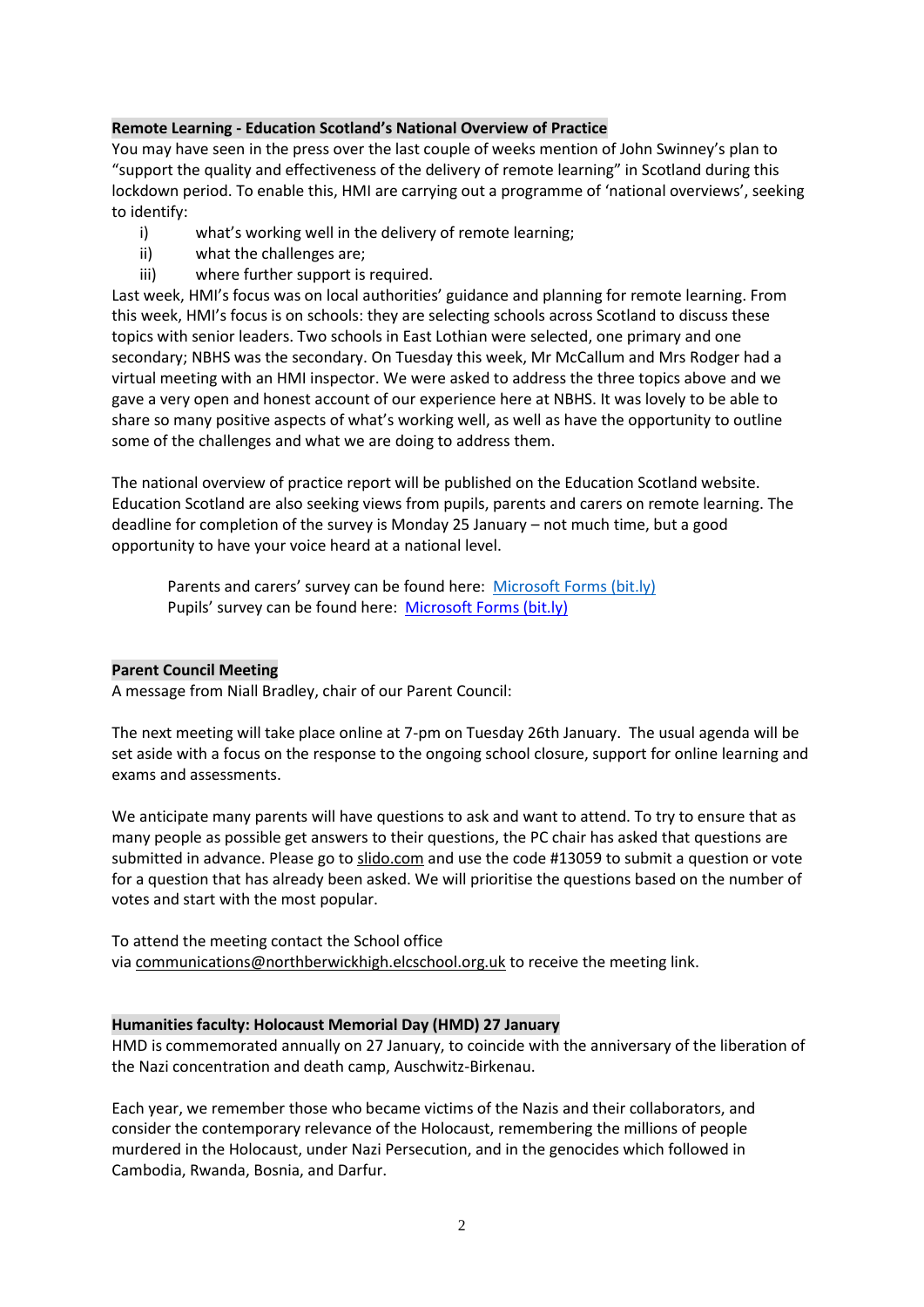### BGE students commemorate

S1 – S3, HMD commemorations will involve listening to an award winning short story, 'The Question', by Tom Palmer.

The story is divided into five chapters and each chapter will be narrated and recorded for S1-S3 to listen to directly from the school website or from the BGE humanities google classrooms.

Starting on Monday 25 January there will be one chapter recording posted each day, with the final chapter and full transcript posted on Friday 29 January.

By listening and discussing at home you will be actively commemorating HMD.

'The Question', by Tom Palmer. **This is targeted towards S1 – S3 pupils,** narrated by:

**Monday 25 January – Chapter 1 Mrs Brownlee Tuesday 26 January – Chapter 2 Miss Anderson Wednesday 27 January – Chapter 3 Miss Wilson Thursday 28 January – Chapter 4 Mairi Johnston, S6 pupil Friday 29 January – Chapter 5 Mr McCallum**

### Senior Phase students commemorate

S4 –S6 students can participate in the UK Holocaust Memorial Day 2021 commemorations by getting involved in some of these actions:

- Join in the live ceremony, hosted by The Holocaust Memorial Day Trust by registering in advance at [www.hmd.org.uk.](http://www.hmd.org.uk/) The ceremony will last from 7- 8pm on Wednesday 27<sup>th</sup> January.
- Read about the survivors' testimonies available on the [www.hmd.org.uk](http://www.hmd.org.uk/) website.
- Find out more about the recent genocides in Rwanda, Cambodia and Darfur: [www.hmd.org.uk](http://www.hmd.org.uk/)
- Senior historians will be familiar with the controversial figure of Pastor Martin Nielmoller from their National studies, he wrote, "First they came". Find out more about him at:

<https://www.hmd.org.uk/resource/pastor-martin-niemoller-hmd-2021/>

# **HMD THEME 2021: "BE THE LIGHT IN THE DARKNESS"**

# **Dramatic Opportunity**

Ms McGarrol has shared this opportunity with our S3-S6 drama pupils but there may be other pupils who would be interested. It is an opportunity from the Scottish theatre company Stellar Quines as part of International Women's Day on 8 March 2021. Click the link below to find out more: [https://www.stellarquines.com/2021/01/19/how-to-change-the-world-a-creative-opportunity-for](https://www.stellarquines.com/2021/01/19/how-to-change-the-world-a-creative-opportunity-for-young-women/)[young-women/](https://www.stellarquines.com/2021/01/19/how-to-change-the-world-a-creative-opportunity-for-young-women/)





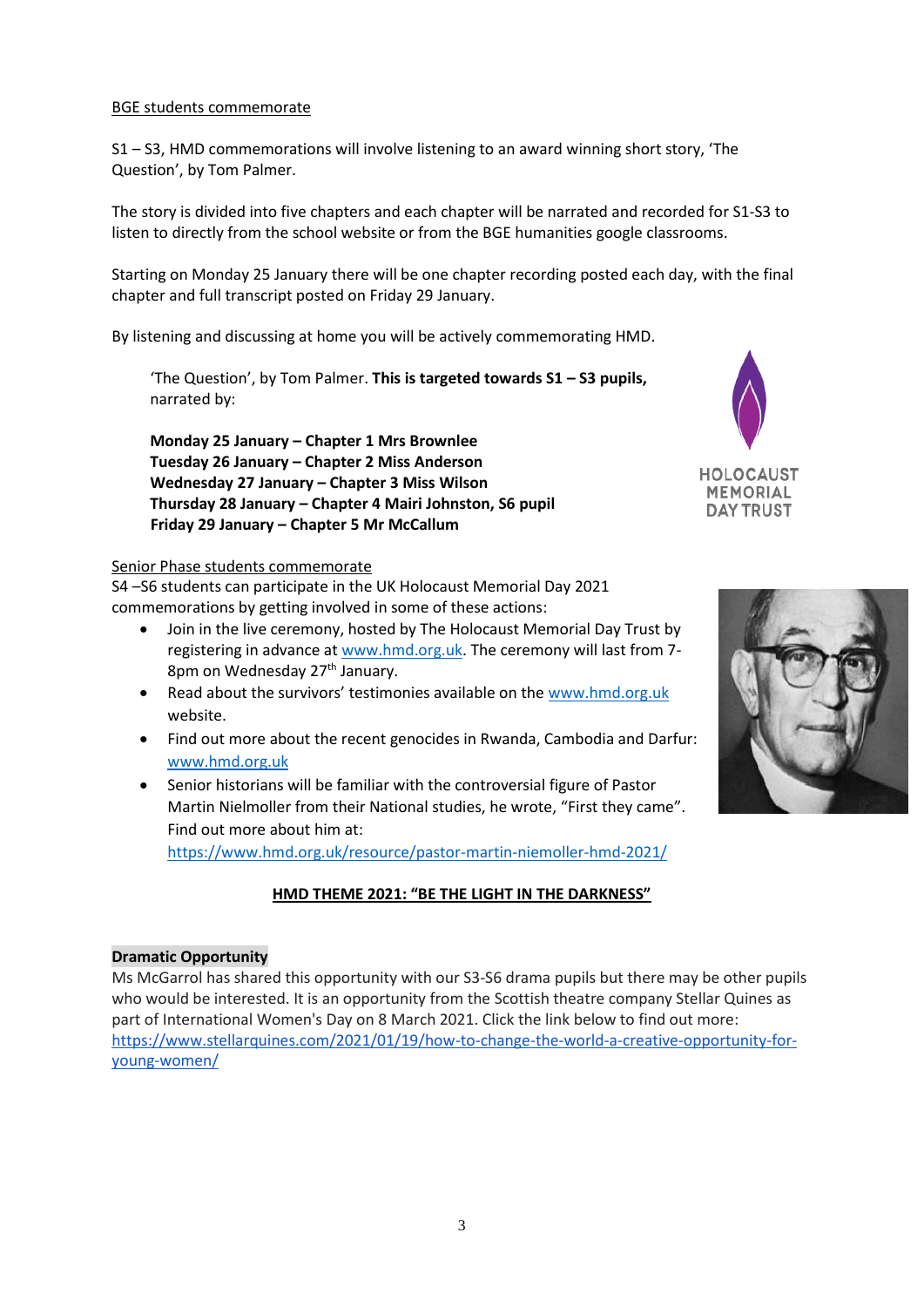## **New Core PE Live Fitness Sessions**

The NBHS PE Dept have introduced live home learning fitness sessions this week for all core PE pupils to join in with. This is a great opportunity to have a break in the home learning day, exercise and promote positive wellbeing. There will be a weekly Google Meet link sent out on Core PE Google Classrooms for all to join:

1) Miss Cutt on a Tuesday at 11:10-11:25 for Circuits.

2) Mr McKerracher on a Thursday at 11:10-11:25 for Tabatas.

It would be great to see as many of you there as possible!

## **Careers**

Careers Talks - We always try to post these online so you can access what we are delivering in school and to date we have completed the following:

[S1](https://www.edubuzz.org/careers/2020/08/17/s1-2020/) introduction to us and our services

**[S2](https://www.edubuzz.org/careers/2021/01/18/s2-careers-talk-january-2021/)** Decision making and option choice resources

[S3](https://www.edubuzz.org/careers/2020/06/03/s3-june-2020/) Getting ready to make subject choices. In addition to the talk, all S3 students have been offered a one to one interview

**[S5](https://www.edubuzz.org/careers/2020/07/28/s5-careers-talk-2020/)** Identifying your strengths

[S6](https://www.edubuzz.org/careers/2020/05/26/nbhs-s6-careers-talk-june-2020/) Post school options

**Other** 

I have posted several vacancies recently at edubuzz.org/careers so please visit if you are considering employment, apprenticeships or training from June 2021.

I have delivered a preparation for college talk on 20 January and you can view thi[s here](https://www.edubuzz.org/careers/2017/12/06/applying-for-college-2018/) Mick Burns Careers Adviser

Email: [mick.burns@sds.co.uk](https://mail.elcschool.org.uk/owa/redir.aspx?C=fbGa3DGVrsUoQB2CnJP23eXwMGzxu7J1CtarT6dTOwkq_NlpJujXCA..&URL=mailto%3amick.burns%40sds.co.uk) Mobile: 07887 831454

### **COVID-19 Positive Cases**

Although the majority of our young people are not in the school building and, hence, the school would not be involved in contact tracing in the event of a positive case, we would appreciate it if you would inform the authority if your child tests positive for COVID-19. Please email the details to [covidinschools@eastlothian.gov.uk.](mailto:covidinschools@eastlothian.gov.uk) If you have no access to email then please call East Lothian Council on 01875 613 921. If your child is attending the school hub during lockdown, please do not send them if they have any COVID-19 symptoms; instead, please ensure that they self-isolate and book a test.

# **COVID-19 – Financial Issues**

The following link provides information to parents and carers on the advice and support available for anyone experiencing financial hardship due to COVID.

[https://www.eastlothian.gov.uk/downloads/file/30092/financial\\_support\\_during\\_covid-19](https://www.eastlothian.gov.uk/downloads/file/30092/financial_support_during_covid-19)

# **NBHS Communications**

Just a reminder that if you wish to contact school you can email us at the address below, or contact your child's guidance teacher directly. This email inbox will be monitored every day during the closure of the school building. There are not always staff available in the building to take phone calls. Please note that, should a member of school staff phone you, it will likely be from a withheld number.

[communications@northberwickhigh.elcschool.org.uk](mailto:communications@northberwickhigh.elcschool.org.uk)